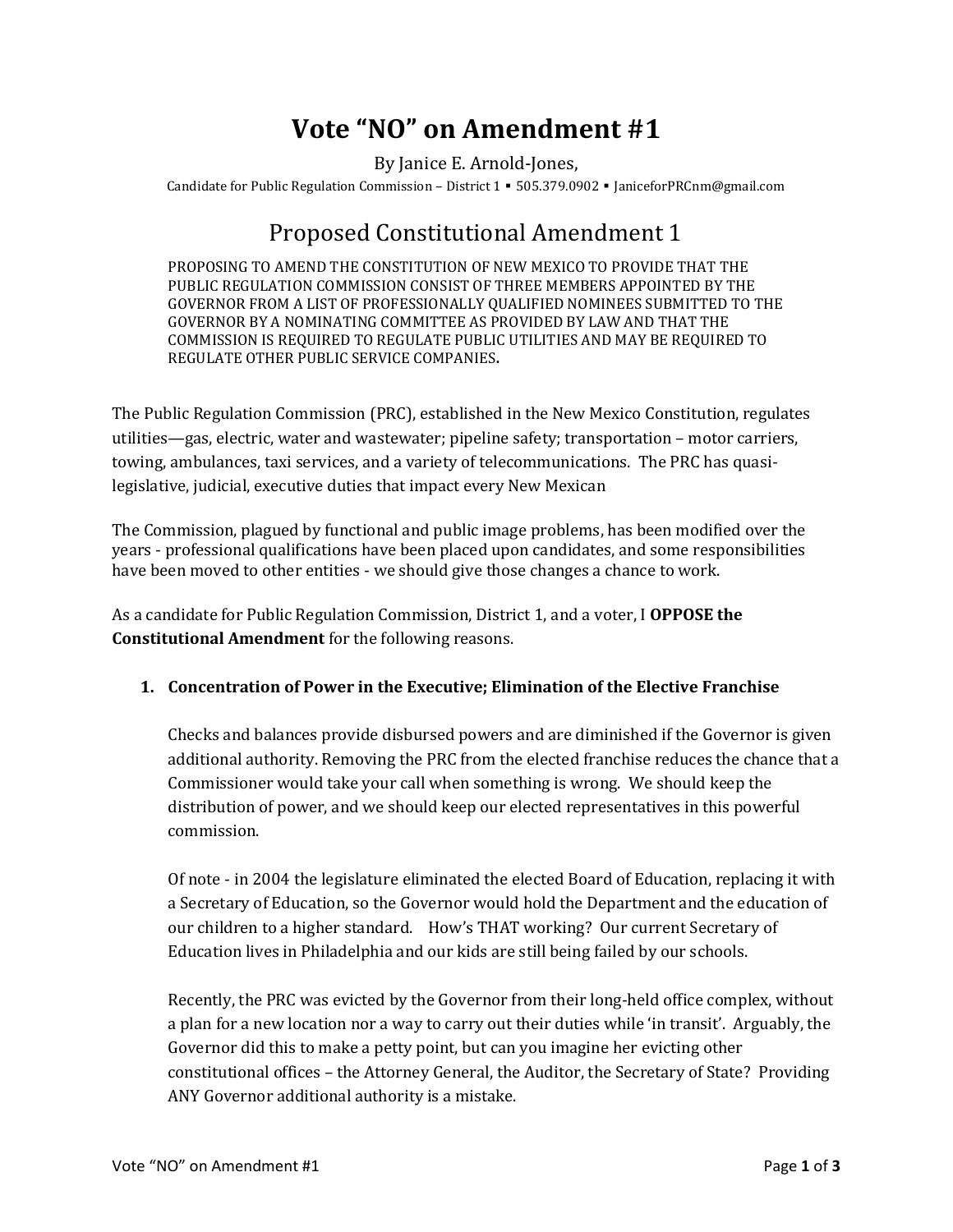### 2. **Does Not Solve PRC Problem – Salaries**

If we want highly qualified professional staff and commissioners, salaries must be competitive. They are not competitive. (I am retired and am qualified to serve. I can afford the salary.) If we want to hire commissioners at the top of their field, the current salary for commissioners is not competitive, by half.

### **3. Does Not Eliminate Political Influence**

New Mexicans are best represented by elected officials with professional qualifications. The authors of our State Constitution understood the need for some business "monopolies". The PRC was created to stand between ratepayers and business so these special industries would prosper without taking advantage of ratepayers. If you think appointments will escape political influence, look at Boards of Regents, Cabinet Secretaries, and most boards and commissions.

Summary - three reasons to vote 'no' -

- 1. concentration of power in the Executive and elimination of the Elective Franchise,
- 2. failure to solve root problem of the PRC, and
- 3. compromises the mission of the PRC while failing to eliminate political influence

Now comes a fourth reason to vote "NO". The New York based Environmental Defense Fund, under the guise of the "**Committee to Protect New Mexico Consumers**" has spent more than **\$264,193.00** (as of 9/14/2020) on **"educational mailers** to convince New Mexicans they should give up their right to elect a PRC in favor of appointed experts as reported by the ABQJournal. (*https://www.abqjournal.com/1498694/two-nm-groups-pushed-to-disclose-political-spending.html)*

Each mailer contains a variation of this message:

"Just as Governor Lujan Grisham is relying on experts in the fight against COVID, this proposal would require expert professionals to deal with the complex utility issues that will guide our state's environmental future and economic growth. Commissioners would be prohibited from having any personal financial interest in any public utility."

How is the COVID fight working for you? For the economy?

The Environmental Defense Fund underestimates the voters in New Mexico. I will take the wisdom of the New Mexican voters any day over the opinion of three experts. Vote 'No" on Amendment #1.